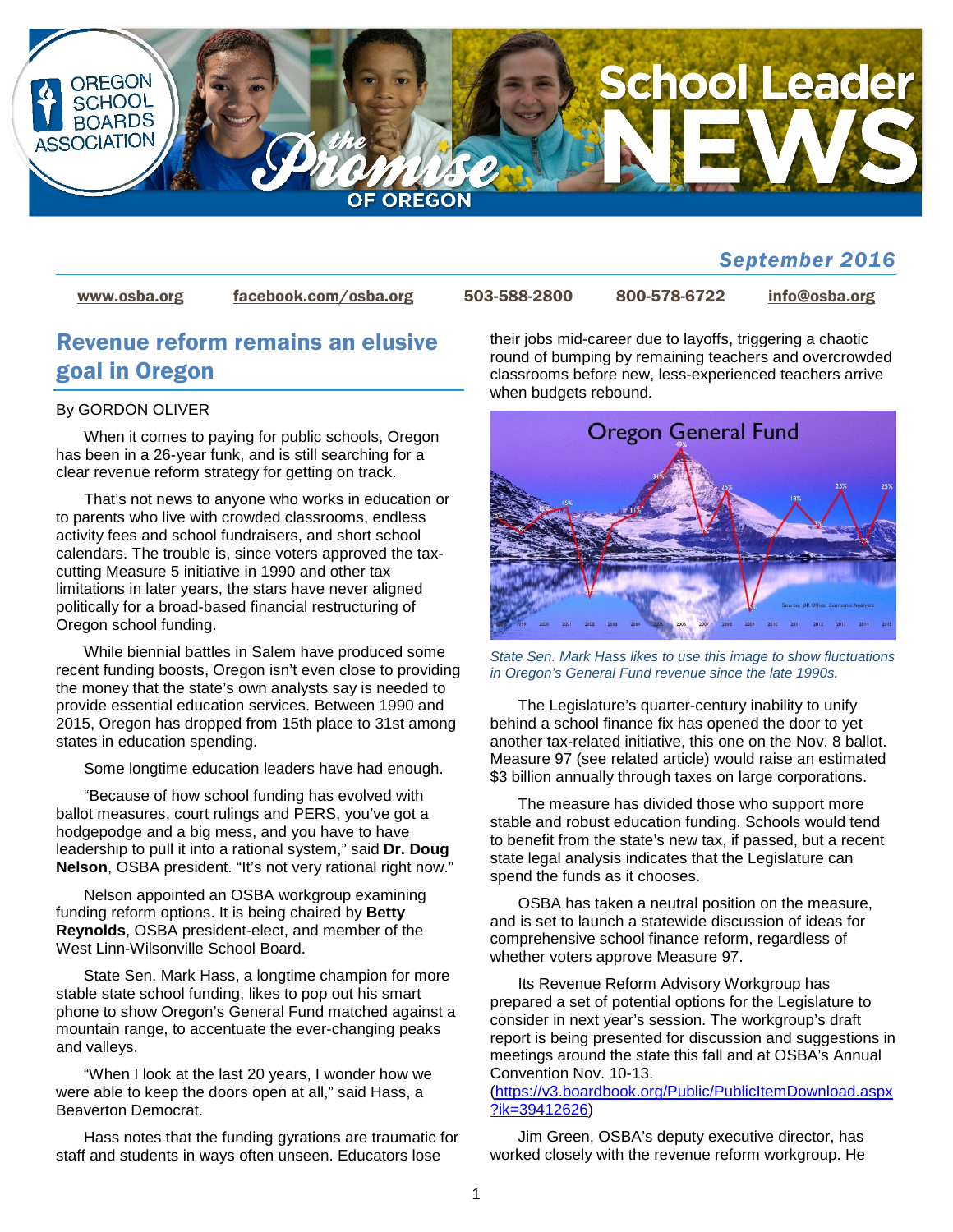expects to find a wide range of opinions among elected school board members regarding fixes to school financing.

If Measure 97 passes, he said, education leaders may want to advocate for levels that would meet the baseline for adequate funding outlined in Oregon's Quality Education Model (see related article). If the corporate tax measure fails, "we as school board members and OSBA need to be leaders on this," Green said. "We have dealt with budget cuts for much too long."

#### *Schools lose in tax revolt*

In 1990, Oregonians voted to blow up the state's tax system, which has always relied heavily on property and income taxes.

Measure 5 introduced property tax rate limits that, when fully implemented in 1995-96, cut rates an average of 51 percent from 1990-91 levels, according to a state Department of Revenue analysis. Measure 50, passed in 1997, introduced limits on growth of assessed property values. It replaced most tax levies with permanent tax rates, a fundamental transformation of the state's tax system. Measure 50 cut tax rates by an average of 11 percent.

Under both measures, the state was required to compensate schools for their revenue losses.

"In both cases, the effect of the requirement was negligible, because the Legislature appropriated more than the required amount each biennium," the Department of Revenue said in a 2009 history of Oregon's post-Measure 5 tax system. But, the report noted, some of that money came from reductions in other state school support funds that were no longer mandated.

The law's limits on local tax rates made it difficult or impossible for local schools to turn to their voters for increased funding to deal with specific local needs or rapid population growth. And the most recent economic downturn later triggered deep cuts in state funding for schools as personal income tax revenue diminished.

Schools have not yet recovered from the recession-era cuts, despite recent state funding increases. Consider this: Before Measure 5 and Measure 50, Oregon's education funding was 6 percent above the national average, according to a state Quality Education Commission report. Today, that funding is about 11 percent lower than the national average.

State revenue now covers about 70 percent of costs for Oregon school districts. The Legislature has increased funding levels significantly in the last two biennia, with education spending of \$7.4 billion in the current biennium.

The recent increases have eased some immediate pain, but they've sidestepped hard discussions about how to stabilize state school funding through good times and bad. Complicating matters is a state law, established by referendum in 1997, requiring a three-fifths vote to create or raise any state taxes.

The state's Quality Education Commission, created by the Legislature in 1991, was Oregon's attempt to at least

quantify the scope of the funding problem in response to a voter mandate to fully fund education. Each biennium, the commission calculates just how much money is needed to meet what it calls a Quality Education Model for K-12 schools. The commission estimates a funding need in the 2017-19 biennium of \$9.97 billion, almost \$2 billion more than the expected inflationary adjustment needed to maintain current service levels.

It's a big gap. And it is unclear if Measure 97 passes how much money would actually go to schools.

Hass, the Beaverton state senator, is not supporting the measure, but expects that if it passes, "a caliphate of 10,000 lobbyists will come in with their stories."

#### *Possible funding models*

Of course, it's easier to identify a problem than to find a solution. Even in a state where one political party dominates the statehouse and the Legislature, and where the public says that education funding should be the state's top priority, consensus has been as vaporous as a rain cloud.

There's no lack of ideas for a better funding formula, but all contain potential pitfalls that could be their undoing in terms of public acceptance, legality or adequacy of revenue. And, as Sen. Hass notes, states that have been most successful in steadying school funding are those that do not allow voter initiatives to create laws outside the legislative process.

The OSBA Revenue Reform Advisory Workgroup has examined some of the key proposals advanced in recent years. It recommends that any new source should generate \$1.5 billion to \$2 billion per biennium in new funding dedicated to public schools, and says that a new funding source should have broad support from school boards and other community organizations.

Funding should also be at a level necessary "to provide the type of education our public school students deserve," the draft report says.

One possibility is for the state to amend the language of its constitutional requirement to fund schools at the level called for in the Quality Education Model. Under Ballot Measure 1, passed in 2000, and a subsequent court decision, the Legislature has to either fund at the QEM level or write a report explaining why it cannot do so.

Effectively, writing such a report gets the Legislature off the hook for full education funding, and that is what it has always done. Eliminating that "out" would immediately pressure the Legislature to provide adequate funding for schools.

Yet education advocates need look no further than north to Washington, which has a similar funding requirement the Legislature has been unwilling or unable to meet, to see the tangle of litigation that can result from such a mandate.

Others are also looking for comprehensive solutions. Here are some of the ideas that have surfaced in recent years, which were examined by the OSBA workgroup: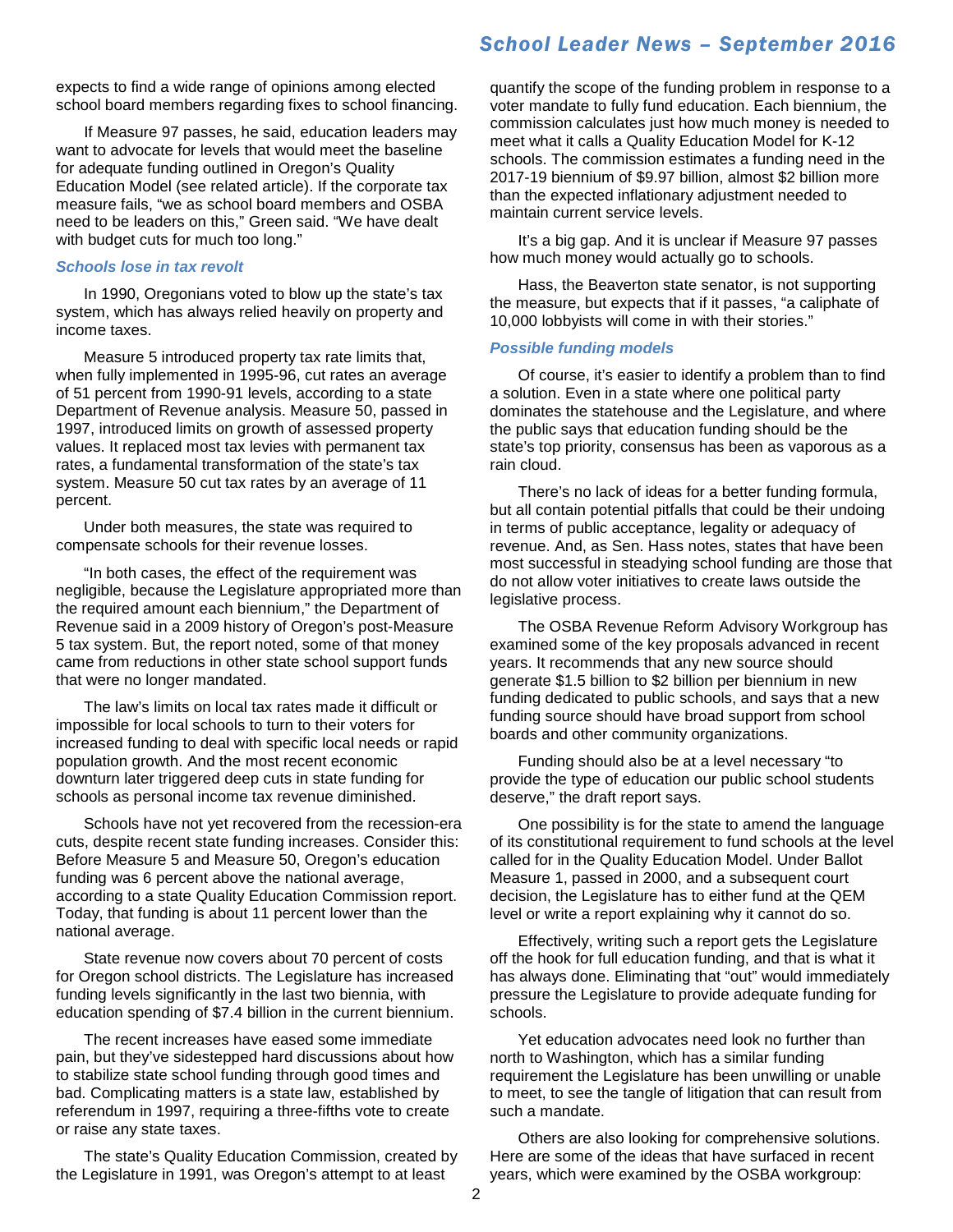- **The "Hass Plan"** Sen. Hass has called for Oregon to enact a Commercial Activity Tax (CAT) similar to one recently adopted in Ohio. Unlike Measure 97's high tax rate targeting a relatively small number of businesses, this proposal favors a relatively low tax paid by a large number of businesses.
- **Property tax reform measures** Possibilities include resetting the value of property at the time of sale; replacing the current 3 percent maximum increase in assessed property values with a variable rate of 1.5 to 6 percent, based on property types; allowing local option levies outside limits imposed by Ballot Measure 5; or basing property taxes on real market value, but with a limit of perhaps 8 percent on annual tax increases.
- **Sales or gross receipt tax** No tax discussion is complete without consideration of a sales tax, or the fact that Oregon voters have rejected sales tax proposals nine times.
- **Kicker reform** The 2 percent surplus kicker, embedded in Oregon's Constitution, gives taxpayers an income tax refund or credit if actual revenues for the biennium are more than 2 percent higher than forecast at the time the budget was adopted. OSBA has long supported redirecting those funds into a "Rainy Day fund" for public schools available when Oregon's economy takes a downturn.
- **The "Superintendents' Proposal"** A proposal floated by some school district superintendents during the 2016 session would have amended the Oregon Constitution to require the Legislature to spend not less than 33 percent of the legislatively approved budget on education and public safety. The measure did not receive a hearing during the session.
- **The Karen Minnis Plan** Then-House Speaker Karen Minnis proposed in 2005 what she called the "Stable Schools Funding Plan." The plan would have dedicated 51 percent of personal income taxes to schools. If taxes grow faster than 9 percent in the two-year budget cycle, the extra would go to school-improvement grants and a rainy-day fund to protect schools in an economic downturn.

The Revenue Reform Advisory Workgroup report will go to the full OSBA Board in November for final action.

*Oregon Public Broadcasting coverage on school funding challenges:*

- [www.opb.org/news/article/oregon-education](http://www.opb.org/news/article/oregon-education-measure-5)[measure-5](http://www.opb.org/news/article/oregon-education-measure-5)
- [www.opb.org/news/article/oregon-constitution](http://www.opb.org/news/article/oregon-constitution-change-force-school-funding/)[change-force-school-funding/](http://www.opb.org/news/article/oregon-constitution-change-force-school-funding/)

## Measure 97: Schools solution or regressive tax?

#### By CONNIE POTTER

Is Measure 97 a solution to a nearly three-decades-old funding problem for Oregon schools or a blank check to state legislators?

Both sides are ramping up for a contentious and expensive effort to persuade voters in November about the controversial proposal, which would impose a gross receipts tax on large corporations. If approved, Measure 97 is expected to raise about \$3 billion per year in additional funding for Oregon schools, health care and senior services.

The campaign, expected to be one of the most spendy in Oregon history, has already generated more than \$9.5 million in donations to fight it; supporters have raised over \$2 million.

Gov. Kate Brown and other supporters – including former governors Barbara Roberts and Ted Kulongoski – say the measure is a long-awaited and viable solution to finally funding K-12 education at the level needed to maintain high-quality schools.

Opponents contend the measure is not constitutionally binding and that legislators could allocate funds however they want. Approving Measure 97 would be like "writing a blank check to Salem," said Rebecca Tweed, statewide campaign coordinator for the Defeat The Tax on Oregon Sales campaign.

Underscoring that concern, the state Office of the Legislative Counsel issued a report Aug. 30 stating that about \$250 million of the annual revenues would have to be dedicated to the state Highway Fund. That is because Oregon has a constitutional provision requiring that taxes generated from motor fuels be used for highway projects. The \$250 million is the amount that state officials estimate could be generated by transportation-related sales at gas stations, convenience stores and other locations.

Katherine Driessen, spokeswoman for the proponents, Our Oregon, acknowledged that the courts may need to weigh in, but said that doesn't change the measure's overall positive impact. Additional revenues are desperately needed for schools and social services, she said, and Measure 97 could make the difference.

The OSBA Board of Directors has taken a neutral position on the measure, largely because the proposal doesn't guarantee any funds specifically for education, said Jim Green, OSBA's deputy executive director.

"They would like to see comprehensive revenue reform," Green said. "They don't want to oppose, but this didn't meet their criteria for support."

Measure 97 would levy a 2.5 percent gross receipts tax on large corporations that have Oregon sales of more than \$25 million. For the 230 Oregon-based corporations that are subject to the new tax, their annual tax bill would jump from an average of \$200,000 to \$2.2 million, according to a report by Oregon's Office of Economic Analysis. Businesses would be required to pay the tax on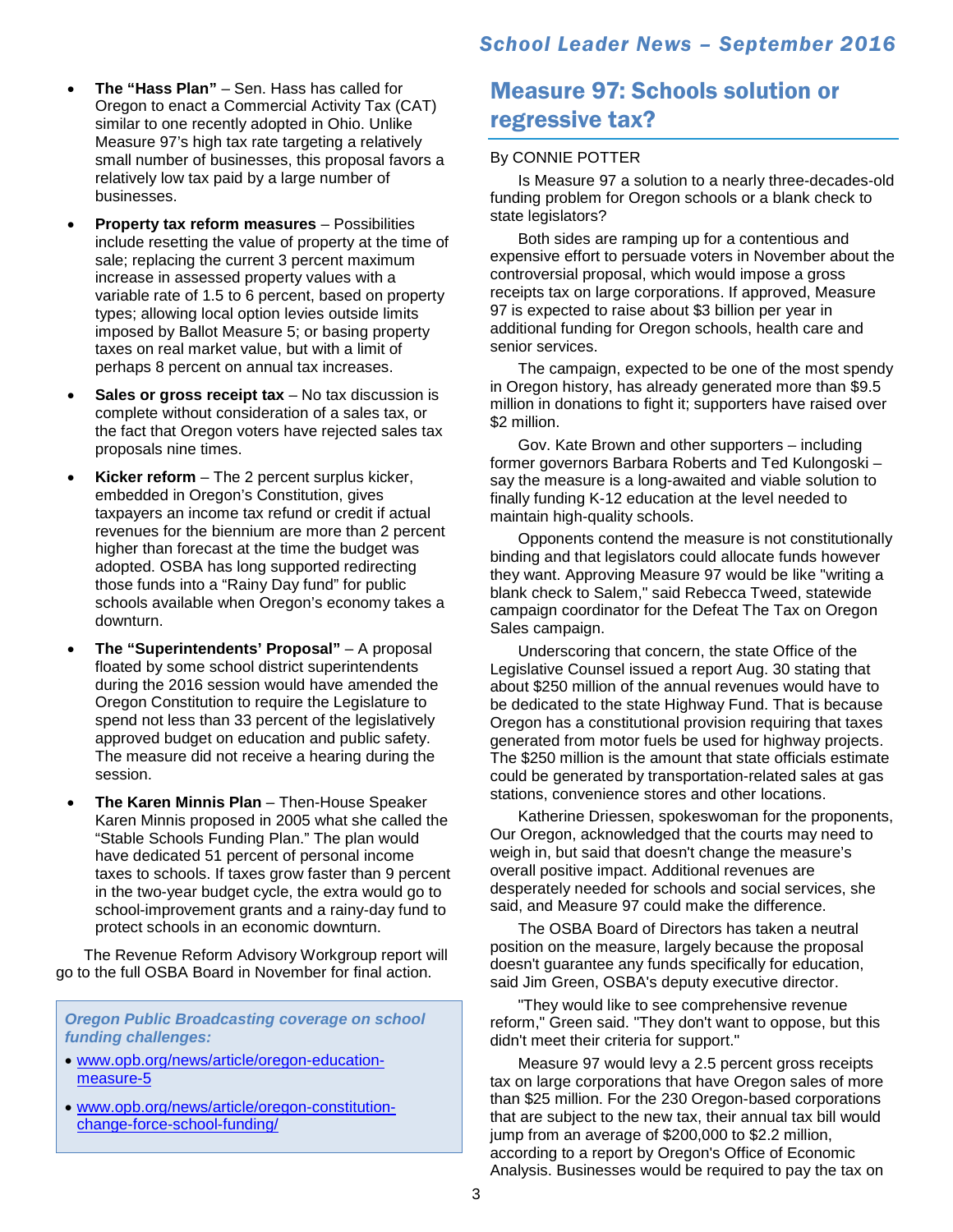their total revenues, regardless of whether they make a profit.

That would result in a ripple effect, where companies of all sizes would have to raise prices and lay off workers, said Jeremy Rogers, vice president of the Oregon Business Council. He said the measure would add a new tax at each step in the production process for many products. An item could be taxed multiple times as it goes from a manufacturer to a distributor and then to a retailer. Ultimately, consumers would end up paying hundreds of dollars per year in higher prices on gasoline, utilities and other purchases, he said.

"The impacts will be hardest on low-income Oregonians," Rogers said. "If you think about things sold in largest quantities – food, gas, electricity – those are services subject to the highest amount of tax. Low-income people spend the highest amount of income on those things, so it will have a disproportionate impact on (them)."

Driessen counters that large companies such as Bank of America, Comcast and Wal-Mart make hundreds of millions of dollars in Oregon, but pay among the lowest taxes in the nation.

Impacts of the measure have been analyzed by the state's Legislative Revenue Office (LRO) and by Northwest Economic Research Center (NERC) at Portland State University. The LRO report was requested by state lawmakers to determine how the tax would affect Oregon's economy. The NERC report was funded by Our Oregon, the driving force behind the measure.

The two studies align in a number of areas, but offer different estimates of private and public sector job impacts. The LRO study estimated that the tax would cost 38,200 private-sector jobs while increasing government employment by 17,700 jobs. In contrast, NERC anticipates a loss of 13,000 private-sector jobs, with an increase of more than 30,000 public-sector positions.

For Otto Schell, legislative advocate for Oregon PTA, the only argument that carries weight is that it's past time to adequately fund public schools. He cites this evidence: Oregon has one of the shortest school years in the nation and some of the largest class sizes. Because of layoffs, Oregon has 2,000 fewer teachers today than in 2008, even though enrollment has gone up.

Voters can't keep waiting for a more perfect solution, he said.

"Parents and people who deal with education are tired of waiting and are ready for a real investment in schools," Schell said. "My board said this is exactly the kind of game-changing action we've been waiting for."

He said the \$3 billion in annual revenue generated by the tax could fill Oregon's K-12 funding gap in one fell swoop.

PTA members were among 6,000 volunteers who gathered signatures to put the measure on the ballot, and Schell said they'll be making phone calls and going doorto-door to generate voter support.

"We have a pretty amazing grass-roots campaign," he said. "We will never be able to match those gigantic corporations in terms of funding, but we think we'll be able to win the day in November."

Opponents want to make sure they don't.

"It's the largest tax increase in Oregon history, and there's no guarantee for where that money will go," said Tweed, spokeswoman for the opposition. "That's quite an ask and quite a risk for Oregonians to take."

## Quality Education Model shows longstanding shortfall

The message of the latest Quality Education Model hasn't changed much since the first QEM report was published more than a dozen years ago: Lack of adequate funding remains the biggest challenge for K-12 schools.

The lack of progress in closing the funding gap is frustrating, said Brian Reeder, Oregon Department of Education (ODE) assistant superintendent, but demonstrates a major point of the report. Without revenue reform, it's going to be difficult to get the high educational outcomes that Oregonians expect.

The QEM report is produced every two years by the Quality Education Commission. The commission was established by the Legislature in 1999 to determine the amount of funding needed to meet the state's education goals.

The report will be a foundation for education advocates to urge the Legislature to buoy support for schools in the upcoming legislative session.

Before the 2015 session, the QEM estimated the funding gap for K-12 schools at \$2.38 billion. However, the Legislature appropriated more money than expected, narrowing the gap to \$1.78 billion. For the 2017-19 biennium, the gap is estimated to grow to \$1.99 billion. The \$210 million increase is due entirely to the expected increase in the employer contribution rate for the Public Employees Retirement System (PERS).

With the ongoing focus on schools and funding, the timing may be ripe for the Legislature to take the QEM report to heart, said Mary Alice Russell, a commission member and superintendent of the McMinnville School District.

"I think people really want to do what's right for students and K-12 schools," she said. "Oregon schools have been underfunded. If we want to provide quality opportunities for students, we need more resources."

According to the report, inflation-adjusted funding for schools has been flat for 25 years, yet expectations for students keep growing. Education funding in Oregon continues to be about 11 percent below the national average. That is a dramatic decline from 1990 (before passage of Measure 5 and 50 property tax limitations) when Oregon stood 6 percent above the national average.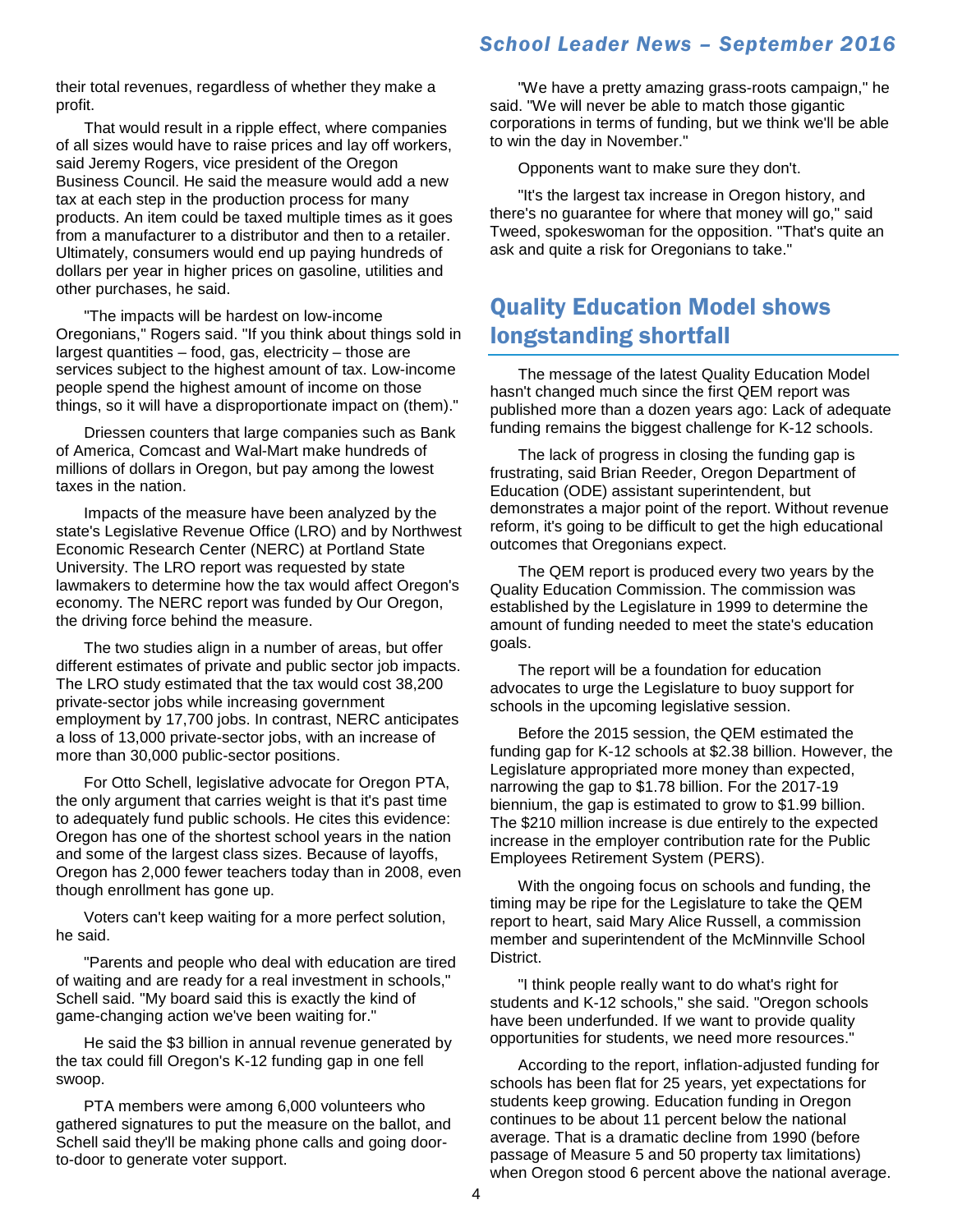Rather than point fingers of blame, the report's aim is to provide insight into how money is spent and the expected benefits from funding different initiatives, said Reeder. For example, how much would it cost to reduce class sizes in the early grades and what would the benefits be relative to the cost?

"The real hope of the commission is that the Legislature will look at this," Reeder said. "If we don't have enough money for the entire package, where will we get the most bang for the buck?"

Among the bright spots in the report is that Oregon's high school graduation rate is steadily inching higher. It rose to 74 percent in 2014-15, up from 68 percent in 2008- 09. The report outlined recent analysis by ODE that could help in developing policies to increase graduation rates. But again, funding is critical, said Russell.

"Often leaders in the state ask questions such as why the graduation rate is not where we want it to be," she said. "Then we look at the number of days schools are in session and funded and see that we have one of the shortest school years in the nation."

Recommendations outlined in the QEM report (see in full at [www.ode.state.or.us/wma/research2016-quality](http://www.ode.state.or.us/wma/research2016-quality-education-model-final-report--revised.pdf)[education-model-final-report--revised.pdf\)](http://www.ode.state.or.us/wma/research2016-quality-education-model-final-report--revised.pdf):

- The Legislature should appropriate at least \$9.1 billion to the State School Fund in 2017-19. The Legislature should also increase spending for highquality pre-K programs.
- The Legislature should take action to raise more revenue.
- Schools must start early to assure that all students read at grade level by third grade. The state should continue the investment it has made in pre-K programs and full-day kindergarten.
- The state must increase its understanding of the social, economic and cultural factors that impact students, so it can allocate resources and develop strategies that help districts improve the achievement of specific student groups: students in the early grades, where literacy development is critical to later learning; English Language Learners, whose high school graduation rates soar if they are proficient in English before entering high school; economically disadvantaged students, who face challenges both inside and outside the classroom; male students, who graduate at lower rates than females with similar academic achievement; and Native American students, who face exceptional challenges.
- Schools must provide more individualized instruction time, particularly for struggling students.
- The Quality Education Commission, ODE and other partners should continue evaluating practices that promote college readiness and success in postsecondary programs and to tell the stories of successful schools.

## Resources are available to help combat child sexual abuse

As students headed back to school this month, staff at one Oregon high school were in the classroom themselves for training on child sexual abuse prevention.

It's a topic no one likes to think is relevant to them, but statistics say otherwise, says Maria Ross, prevention specialist with ABC House in Albany, one of 21 non-profit child abuse prevention centers in Oregon.

"These problems historically are very shrouded in secrecy and silence," Ross said. "Every school and every

community is dealing with these types of incidents, but we often don't know about them. This is one of those times when we know about them<sup>"</sup>

The training at Philomath, for both licensed and classified staff, is in



response to a hazing incident reported at a football team summer camp in July. Since then, criminal citations were issued against six players and a volunteer coach.

The curriculum was developed by Darkness to Light, a national non-profit organization. Its mission is to educate adults to prevent and recognize child abuse and react responsibly to reports of inappropriate behavior.

Other training programs are also available for Oregon schools. Safe Schools, offered through the Property and Casualty Coverage for Education (PACE) insurance pool, provides online training opportunities for staff on a variety of topics, including bullying, hazing and child abuse.

OSBA staff, upon request, will also provide on-site training around these issues, said Lisa Freiley, OSBA staff counsel and administrator of the PACE program. Such requests should be sent to [lfreiley@osba.org.](mailto:lfreiley@osba.org?subject=Onsite%20PACE%20training)

Districts need to take these issues seriously, Freiley said, not only because of potential legal liability but also to make sure students are protected.

"We have a duty to supervise kids and make sure all kids have a safe place to be," she said. "We are also responsible for teaching students what behaviors are and are not appropriate and encouraging them to report situations that are not safe. When administrators hear about inappropriate behaviors, it is imperative an investigation take place."

Districts also are concerned about the financial impact of sex abuse accusations. An independent investigation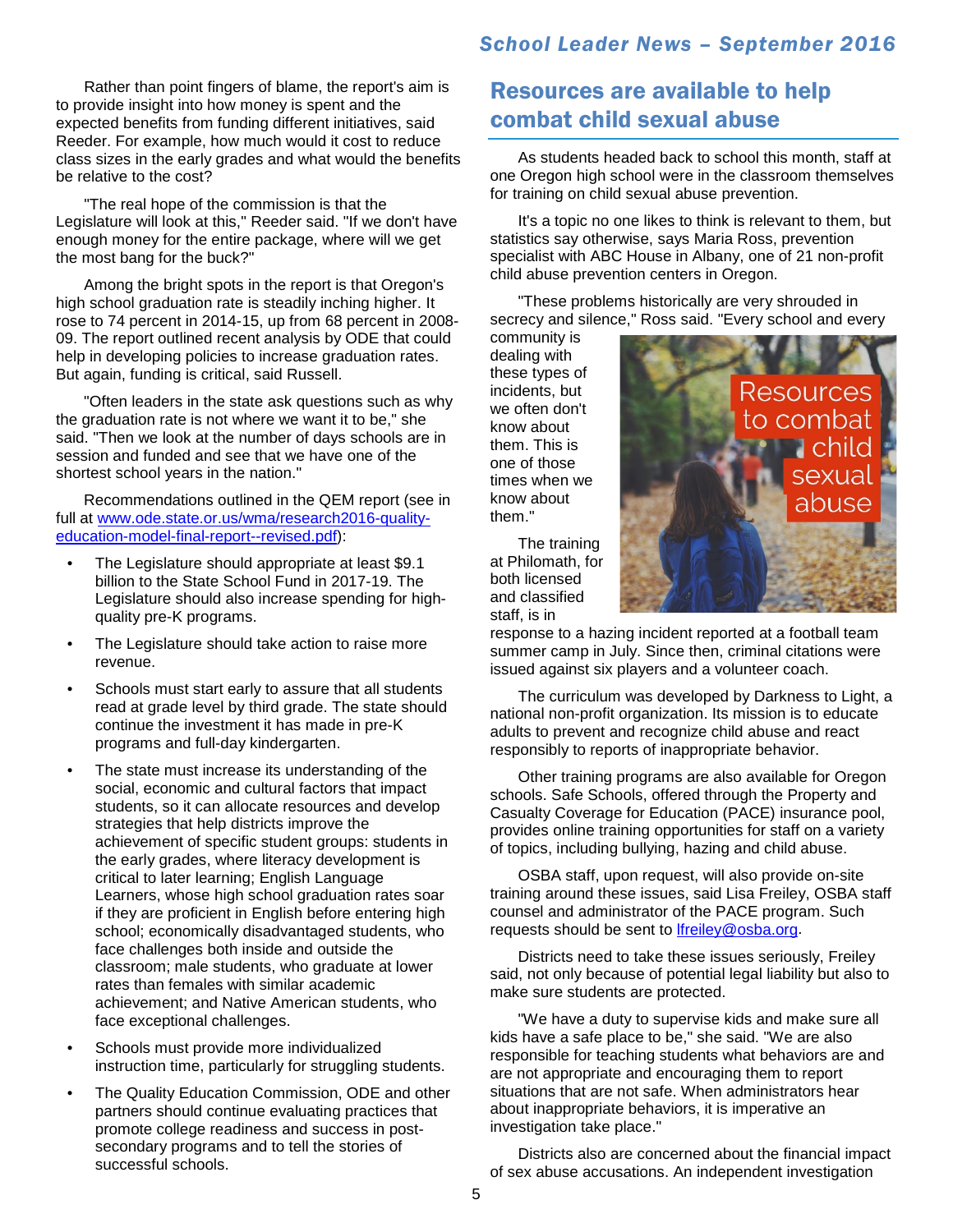alone can cost up to \$5,000, said Jens Jensen, property casualty claims manager for PACE. If litigation ensues, the cost to defend an allegation can be as much as \$100,000 and considerably higher if the case goes to trial, he said.

"We find taking a proactive approach to these situations is best for several reasons," said Jensen. "Not only is there a financial exposure to the school district, but to the risk pool as well."

OSBA put together a Boundary Invasion Toolkit for districts last year to try to reduce the frequency of sexabuse cases, said Jensen. The toolkits provide a packet of materials designed to identify and prevent sexual abuse before it takes place between school employees and students. A copy of the toolkit is available on the PACE website.

The topic of sexual abuse prevention is a priority for the Ford Family Foundation. The organization is funding three-year renewal grants to 11 nonprofits in 16 counties in Oregon and northern California to train adults in the Darkness to Light curriculum.

There's a sense of urgency fueled by some staggering statistics, said Mary Beattie, program coordinator for the foundation's child prevention initiative.

- Over 10,000 Oregon children were confirmed victims of abuse in 2013, nearly half under the age of 6.
- There were almost 28,000 investigations of suspected child abuse in Oregon in 2013. More than twice as many reports of suspected abuse were made in the same year.
- Child sexual abuse victims are more likely to drop out of school, experience more teen pregnancies, depression and even suicide.

"People will say, 'I don't know anyone who has been abused,'" Beattie said, "but the person next to you says, 'Yes, you do.'"

Crook County School District offered the Darkness to Light training to staff last year. Oregon City, Coos Bay and Jefferson County are among districts offering the training as part of their staff inservice activities this fall.

The goal is to create a network of people working to prevent child abuse, said Beattie. Ford Foundation hopes to train more than 20,000 people by March 2018, plus prepare more than 100 facilitators to carry on the training in their own communities.

"We know it's prevalent and how devastating it is," said Beattie. "This is a way to mobilize folks and really start looking at our youth protection policies."

Darkness to Light encourages every community to educate 5 percent of its population about child abuse prevention, which will provide a foundation for widespread social change. They say this will create tipping points, which occur when issues gain momentum and a relatively small amount of people can effect change on a societal level.

The two-hour curriculum includes survivor stories, guidance from experts and practical solutions that adults can adopt to protect children in their community, said Beattie. It outlines five steps:

- 1. **Learn the facts.** One in 10 children will be sexually abused before the age of 18.
- 2. **Minimize opportunity.** More than 80 percent of sexual abuse cases occur in isolated, one-on-one situations.
- 3. **Talk about it.** Children often keep abuse a secret. Talk openly with them to prevent sexual abuse.
- 4. **Recognize the signs.** Often the signs are emotional or behavioral, not physical.
- 5. **React responsibly.** Learn how to offer support and report suspicion or discovery immediately.

While the training is focused on child sexual abuse prevention, many of the principles and strategies are applicable to other problems impacting youth, including bullying and hazing, said ABC House's Ross. For instance, guidance for making one-on-one situations safer include making encounters between adults and youth more observable and interruptible.

A large part of the training is about handling disclosures and how to respond if a student reveals instances of inappropriate behavior. Ross said the adults should assure the student that they believe him or her, that it's not their fault and not ask too many questions or leading questions.

## First Responder Appreciation Day is Tuesday, Sept. 27

Simple acts of gratitude will be the name of the game on Tuesday, Sept. 27, designated in Oregon as First Responder Appreciation Day.

The annual event recognizes police officers, firefighters and others who are the first on the scene when emergencies happen.

"If people just show simple acts of gratitude, we can make sure they know we appreciate what they are doing," said Tori Hittner of the Oregon Association of Chiefs of Police. "We understand that our police officers and firefighters are making huge sacrifices every day, and their families are making huge sacrifices, to help our communities operate the way they do."

For schools, those simple acts of gratitude might be students writing thank-you letters or drawing art work to give to local firefighters and police officers. Businesses might post thank-you signs in their store windows, Hittner said.

"We just want to let first responders know that we care," she said.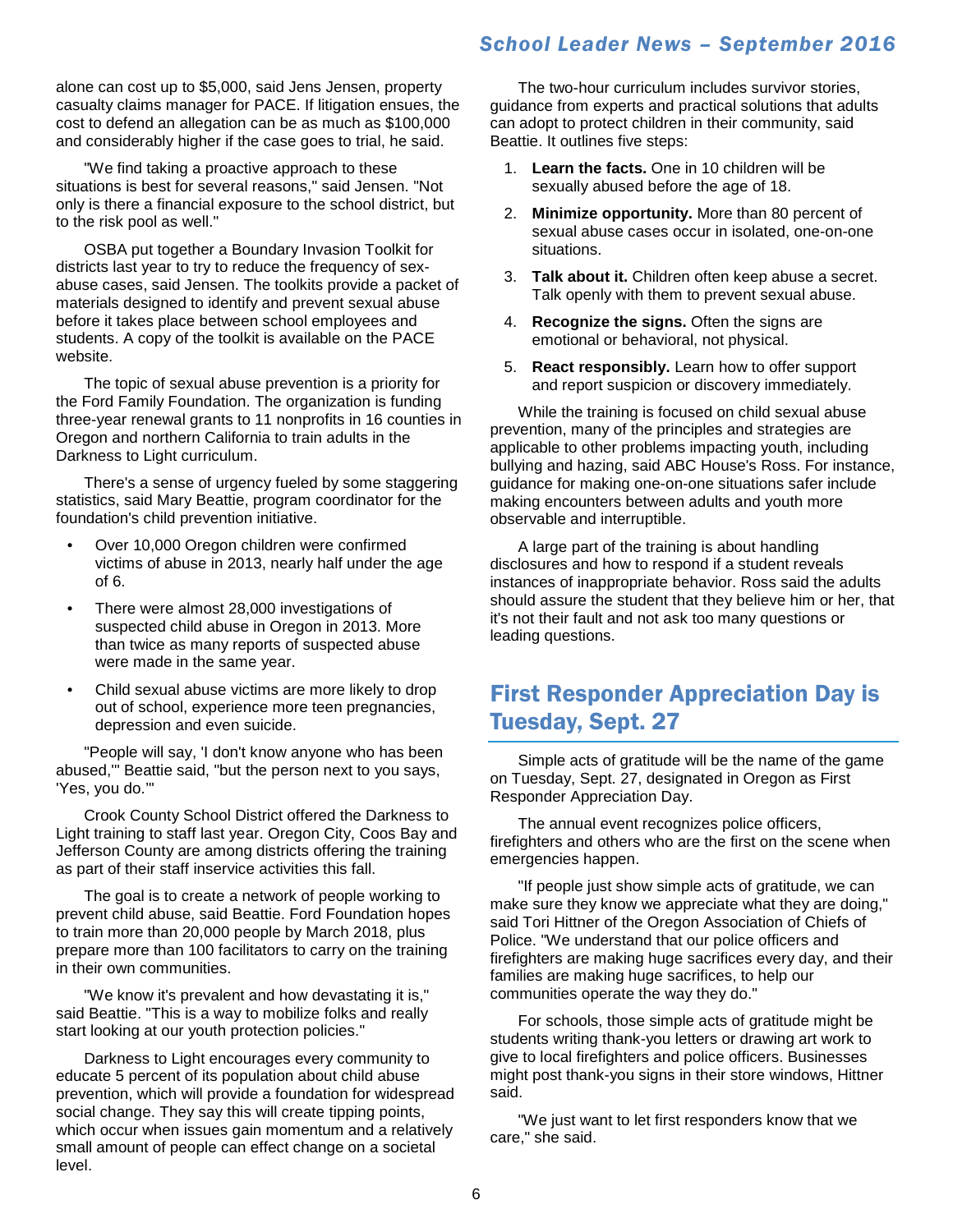Oregon legislators first declared First Responder Appreciation Day in 2013, saying:

- First responders risk their safety and personal property on a daily basis in the execution of their duty to protect the public.
- First responders are the first line of defense for the public against threats, domestic and foreign.
- First responders stand ready 24 hours per day to come to the aid of citizens of the United States of America.
- First responders are a vital part of our communities, not only responding to emergencies but also volunteering in our schools and community organizations.
- First responders who are volunteers or employees of agencies that provide public safety services, including policing, fire protection, emergency medical services and search and rescue services, come together during emergencies to serve the public.
- The state of Oregon wishes to honor and support first responders with an annual day of appreciation.

## Strategies can help address electionrelated angst in schools

#### By CONNIE POTTER

Educators typically love presidential election years because they offer rich opportunities for teaching about civics and the election process. But this year is different, says Rob Larson, director of Oregon Leadership Network (OLN).

Many teachers are wary  $-$  and even fearful  $-$  of talking with students about an election that is as inflammatory and polarizing as this one. Districts are also uneasy about the prospect of student protests, similar to the walkout last spring at Forest Grove High School.

#### *What to do?*

OLN – a statewide network of school districts and others committed to equity in schools – gathered its state steering committee in early September to share insights and mull strategies. By sharing experiences, they said, districts can be proactive, learn together and find ways to promote both equity and civility in their schools.

The bottom line, Larson said, is that educators have an obligation to keep schools safe for students, both physically and emotionally.

"If students feel like they are being bullied or harassed, they can't learn well because of the fear and anxiety and loss of sleep," he said.

While it might be tempting to try to ignore all the campaign rhetoric, that's not realistic, said Larson.

"This is happening across the state," he said. "Every family in the state that has a television is hearing this language. Kids are hearing parents and family members argue about it."

It's important to give teachers guidance in how to have thoughtful classroom discussions while supporting students who feel threatened, he said. Schools also must balance the constitutional right to free speech with making sure students are not being offended, he added.



*Rob Larson*

The walkout at Forest Grove High

School last spring – triggered by two students hanging a "Build A Wall" sign in the cafeteria – ultimately became a constructive learning opportunity, where students demonstrated peacefully and engaged in respectful dialogue, said Larson.

"It became a positive thing, but that did not happen by accident," he said. "It happened because the district has been working for a long time on equity. The district was prepared to handle the circumstances the way they handled it."

Larson believes districts need to have a level of readiness so they can be prepared if similar protests happen in their communities. OLN offers a place to have that conversation, he said, and for districts to share what is actually happening in their buildings and the strategies they are employing to deal with it.

There are a number of good resources available to help schools navigate sensitive election topics, said Larson, and OLN will continue to share them on its blog [\(http://educationnorthwest.org/oln\)](http://educationnorthwest.org/oln). Here are a few:

- To create safe and supportive environments in the context of this year's presidential election, visit Election 2016 Resources, which is part of the Southern Poverty Law Center's Teaching Tolerance project. [\(www.tolerance.org/election2016\)](http://www.tolerance.org/election2016)
- The American Reading Company called on teachers, principals, superintendents and administrators to share social justice and literacy resources that can be helpful when addressing free speech in the context of offensive and racialized issues.

[\(http://resources.americanreading.com/category/tal](http://resources.americanreading.com/category/talking-about-racial-justice/%23.V8cIy_krLGh) [king-about-racial-justice/#.V8cIy\\_krLGh\)](http://resources.americanreading.com/category/talking-about-racial-justice/%23.V8cIy_krLGh)

• In a guest blog post titled "Anti-Racist School System Leadership," Josh Starr, CEO of Phi Delta Kappa International and former teacher and superintendent, provides practical steps for education leaders to confront institutional racism. [\(www.justinccohen.com/blog/2016/7/8/guest-post](http://www.justinccohen.com/blog/2016/7/8/guest-post-josh-starr-on-anti-racist-school-system-leadership)[josh-starr-on-anti-racist-school-system-leadership\)](http://www.justinccohen.com/blog/2016/7/8/guest-post-josh-starr-on-anti-racist-school-system-leadership)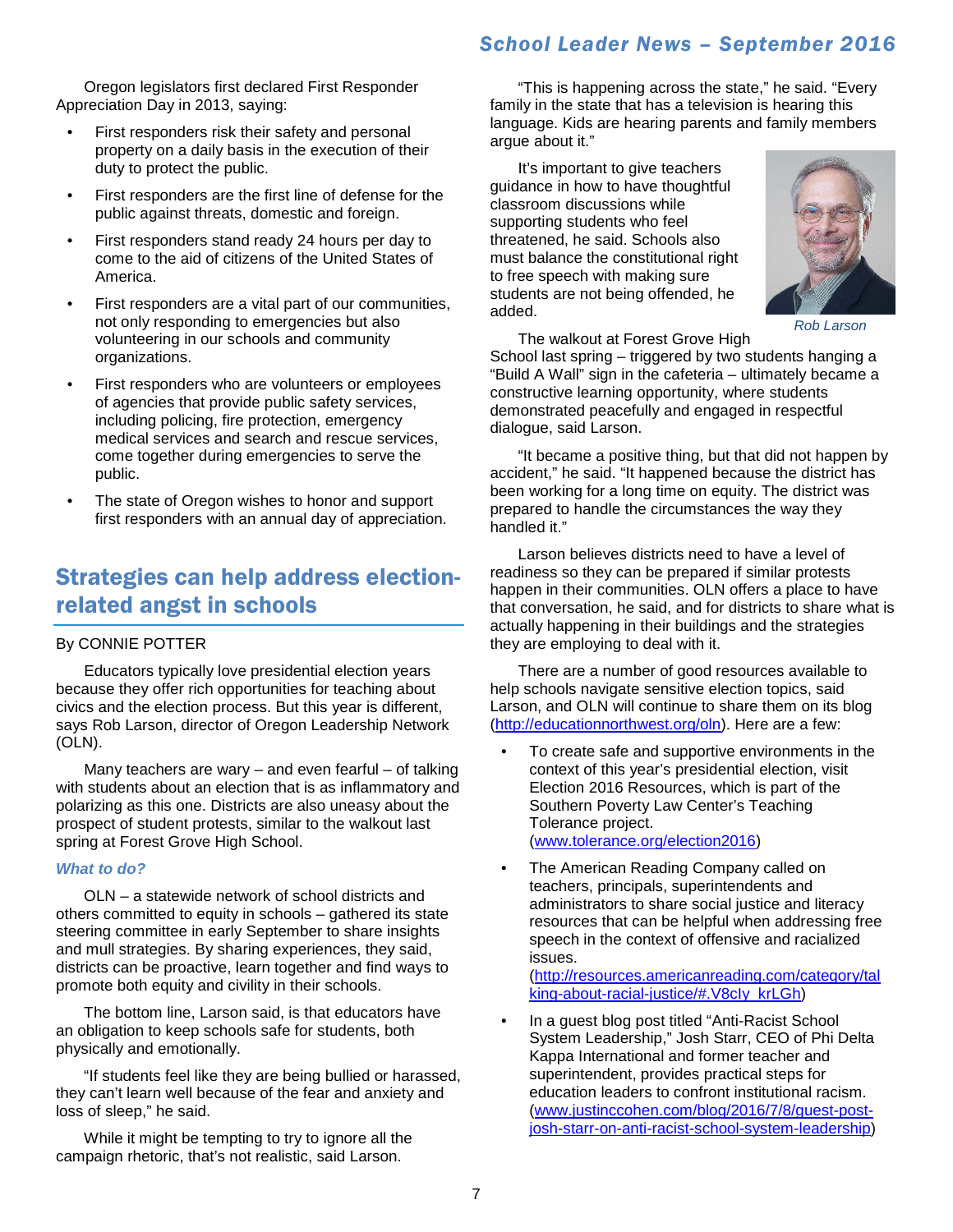- In Oregon, the Classroom Law Project: Teaching Youth Participation in Democracy is again offering statewide, school-based election season workshops.[\(www.classroomlaw.org;](http://www.classroomlaw.org/)  [www.classroomlaw.org/files/elections-lessons-](http://www.classroomlaw.org/files/elections-lessons-3016-flyer.pdf)[3016-flyer.pdf\)](http://www.classroomlaw.org/files/elections-lessons-3016-flyer.pdf)
- Earlier this year, the Region X Equity Assistance Center published two guides that can be used to advance equitable practices to support all students:
	- Culturally Responsive Teaching: A Guide to Evidence-Based Practices for Teaching All Students Equitably [\(http://educationnorthwest.org/resources/cu](http://educationnorthwest.org/resources/culturally-responsive-teaching-guide-evidence-based-practices-teaching-all-students) [lturally-responsive-teaching-guide](http://educationnorthwest.org/resources/culturally-responsive-teaching-guide-evidence-based-practices-teaching-all-students)[evidence-based-practices-teaching-all](http://educationnorthwest.org/resources/culturally-responsive-teaching-guide-evidence-based-practices-teaching-all-students)[students\)](http://educationnorthwest.org/resources/culturally-responsive-teaching-guide-evidence-based-practices-teaching-all-students)
	- o Fostering a Safe and Bias-Free Learning Environment: A Guide for Educators [\(http://educationnorthwest.org/resources/fo](http://educationnorthwest.org/resources/fostering-safe-and-bias-free-learning-environment-guide-educators) [stering-safe-and-bias-free-learning](http://educationnorthwest.org/resources/fostering-safe-and-bias-free-learning-environment-guide-educators)[environment-guide-educators\)](http://educationnorthwest.org/resources/fostering-safe-and-bias-free-learning-environment-guide-educators)

## **In the Loop** Three OSBA efforts aligning as 2017 session approaches

As we look toward the 2017 legislative session, three separate OSBA-led initiatives are creating momentum toward resolving the decades-old issue of adequately funding Oregon's public schools.



Ever since Measure 5's passage in 1990, the school funding picture in this state has been in a shambles. But this week, and in the months ahead, you are going to hear a lot about the vision that Oregonians have for their schools, and a potential path for all of us to achieve that vision.

*Betsy Miller-Jones Executive Director*

The three initiatives that are coming together are "The Promise of Oregon" campaign, a public awareness campaign

that is now in its third year; "Oregon Rising," a joint campaign between OSBA, the Confederation of Oregon School Administrators and the Oregon Education Association; and the broad issue of revenue reform, which is being addressed by an OSBA Revenue Reform Advisory Workgroup (its draft report can be seen at [www.osba.org/~/media/Files/Event%20Materials/other/Adv](http://www.osba.org/%7E/media/Files/Event%20Materials/other/Advisory%20Committee%20Executive%20Summary-rev%209-13-16%20FINAL.pdf) [isory%20Committee%20Executive%20Summary](http://www.osba.org/%7E/media/Files/Event%20Materials/other/Advisory%20Committee%20Executive%20Summary-rev%209-13-16%20FINAL.pdf)[rev%209-13-16%20FINAL.pdf\)](http://www.osba.org/%7E/media/Files/Event%20Materials/other/Advisory%20Committee%20Executive%20Summary-rev%209-13-16%20FINAL.pdf).

At the same time these issues are aligning, all of you will no doubt have heard about Measure 97, the corporate tax measure on the Nov. 8 ballot that is likely to become the most expensive ballot measure in this state's history. Whether that measure passes or not (our OSBA Board has voted to remain neutral on the measure), we believe that this state needs a comprehensive plan for revenue

reform. And so, through our Fall Regionals and other means (see an in-depth article in this issue of *School Leader News*), OSBA is going to continue to advocate toward that end.

Later this week you are going to be hearing a lot about Oregon Rising, and in particular the results of an unprecedented survey that relied on input from more than 10,000 Oregonians. Through that survey, we asked Oregonians to share their vision for schools, without regards to the costs.

This is what they told us: They want a well-rounded education for their children. They want more electives. They want demanding offerings in the arts, and math, science, tech and engineering. They want vocational education. They want students to learn new languages. And they want smaller class sizes and more personal attention to students.

As it turns out, those survey results show a clear alignment between what the public wants for our schools and the needs identified by the nonpartisan Quality Education Commission. Through the commission's work, we also know in a broad sense what the funding gap is to achieve that vision — about \$2 billion.

We expect that this Oregon Rising report will continue to rally momentum around fully funding our schools, and we will also continue to use the Promise campaign to both celebrate our students and demonstrate the need to invest in their education. OSBA's revenue reform report and advocacy efforts in 2017 will directly address fair, sustainable methods to pay for the schools our children need, and deserve.

OSBA is counting on the support of you, our members, as we move these initiatives forward into 2017 and communicate these important messages to our state legislators and other government leaders.

# Seaside visit kicks off annual Fall Regional meetings around Oregon

OSBA's Fall Regionals continue this week and run through Oct. 25.

The annual meetings with members around the state debuted Sept. 15 in Seaside, and conclude Oct. 25 in Paisley. This week includes visits to The Dalles (Monday), Condon (Tuesday), Pendleton (Wednesday) and Clackamas and Enterprise (Thursday).

Agendas for this year's meetings include discussion of upcoming ballot measures, revenue reform, "The Promise of Oregon" and "Oregon Rising" campaigns, and legislative priorities for 2017.